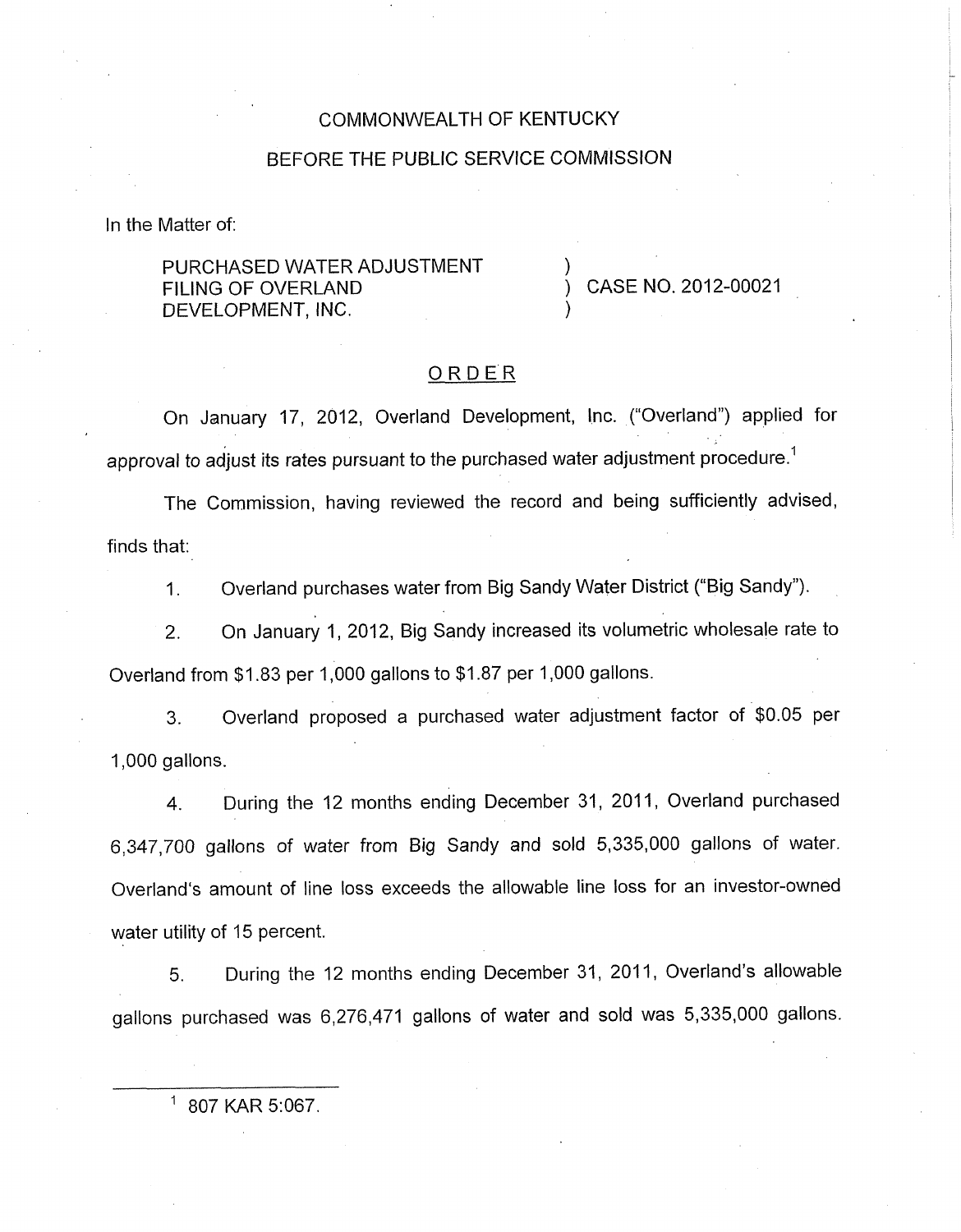The allowable increase in the cost of purchased water is \$251.06, resulting in a purchased water adjustment factor of \$0.05 per 1,000 gallons.

*6.* The proposed purchased water adjustment factor of \$0.05 per ,000 gallons is fair, just, and reasonable and should be approved.

*7.* Overland's proposed rates, which are set forth in Appendix B, are fair, just, and reasonable and should be authorized for service that Overland provides on and after the date of this Order.

IT IS THEREFORE ORDERED that:

1. Overland's proposed rates are approved.

2. The purchased water adjustment factor of \$0.05 per 1,000 gallons as calculated in Appendix A is approved.

**3.** The rates in Appendix B are approved for service that Overland renders on or after the date of this Order

4. Within 20 days of the date of this Order, Overland shall file a revised tariff sheet with the Commission setting forth the rates approved herein.

By the Commission



n Exed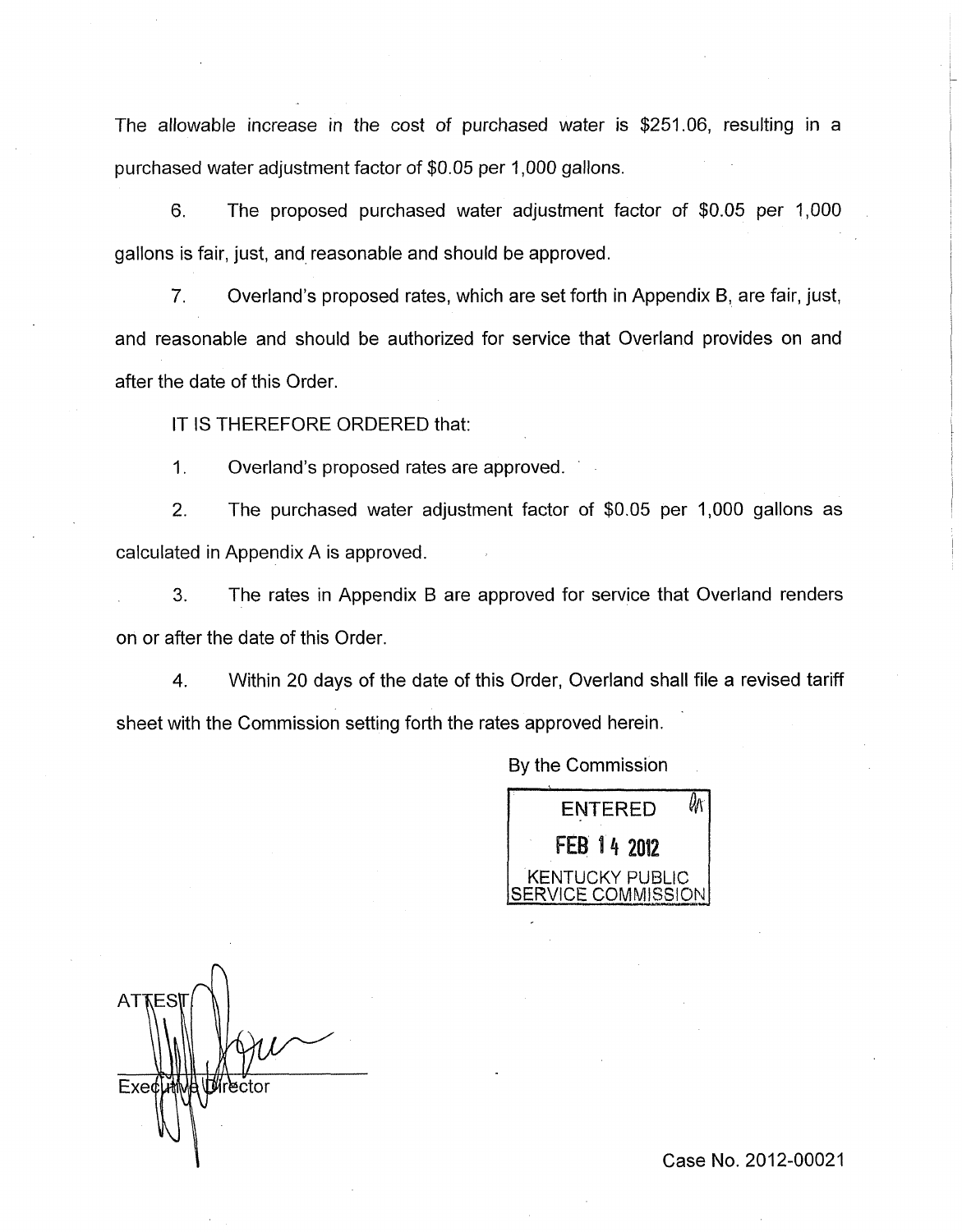# APPENDIX A

# APPENDIX TO AN ORDER OF THE KENTUCKY PUBLIC SERVICE COMMISSION IN CASE NO. 2012-00021 DATED **FEB** ! 4 2@!2

| Calculation of allowable gallons purchased |           |
|--------------------------------------------|-----------|
| Total gallons sold for the test period     | 5,335,000 |
| Divided by .85                             | 1.85      |
| Total allowable gallons purchased          | 6,276,471 |

|                                | New Rate     | <b>Base Rate</b> |
|--------------------------------|--------------|------------------|
| <b>Big Sandy</b>               |              |                  |
| Allowable Purchases in gallons | 6,276,471    | 6,276,471        |
| Volumetric rate                | \$1.87/1,000 | \$1.83/1,000     |
|                                | \$11,737.00  | \$11,485.94      |
| <b>Annual Service Charge</b>   | 6,549.00     | \$6,549.00       |
| Total                          | \$18,286.00  | \$18,034.94      |
|                                |              |                  |

Increased water cost \$251.06

Increased water cost \$251.06<br>Divided by gallons sold \$2535,000 Divided by gallons sold<br>
Purchased water adjustment factor  $\frac{5,335,000}{0.05}$  per 1,000 gallons Purchased water adjustment factor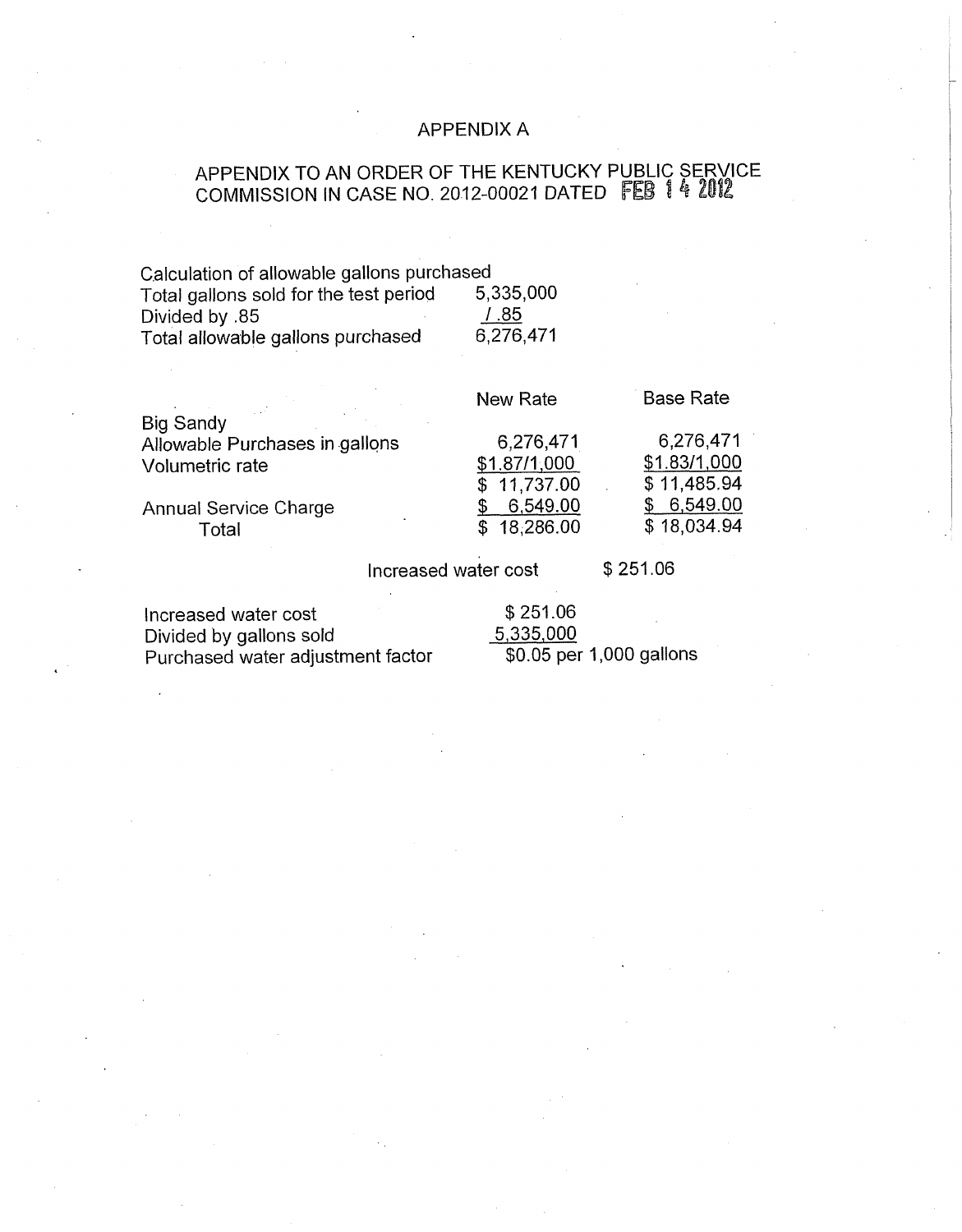## APPENDIX B

# APPENDIX TO AN ORDER OF THE KENTUCKY PUBLIC SERVICE COMMISSION IN CASE NO. 2012-00021 DATED FEB 1 4 2012

The following rates and charges are prescribed for the customers in the area served by Overland Development, Inc. All other rates and charges not specifically mentioned herein shall remain the same as those in effect under authority of the Commission prior to the effective date of this Order.

#### Monthlv Water Rates

First 2,000 gallons Next 8,000 gallons<br>Next 20,000 gallons  $20,000$  gallons Next 20,000 gallons Over 50,000 gallons

| Minimum Bill      |
|-------------------|
| per 1,000 gallons |
| per 1,000 gallons |
| per 1,000 gallons |
| per 1,000 gallons |
|                   |